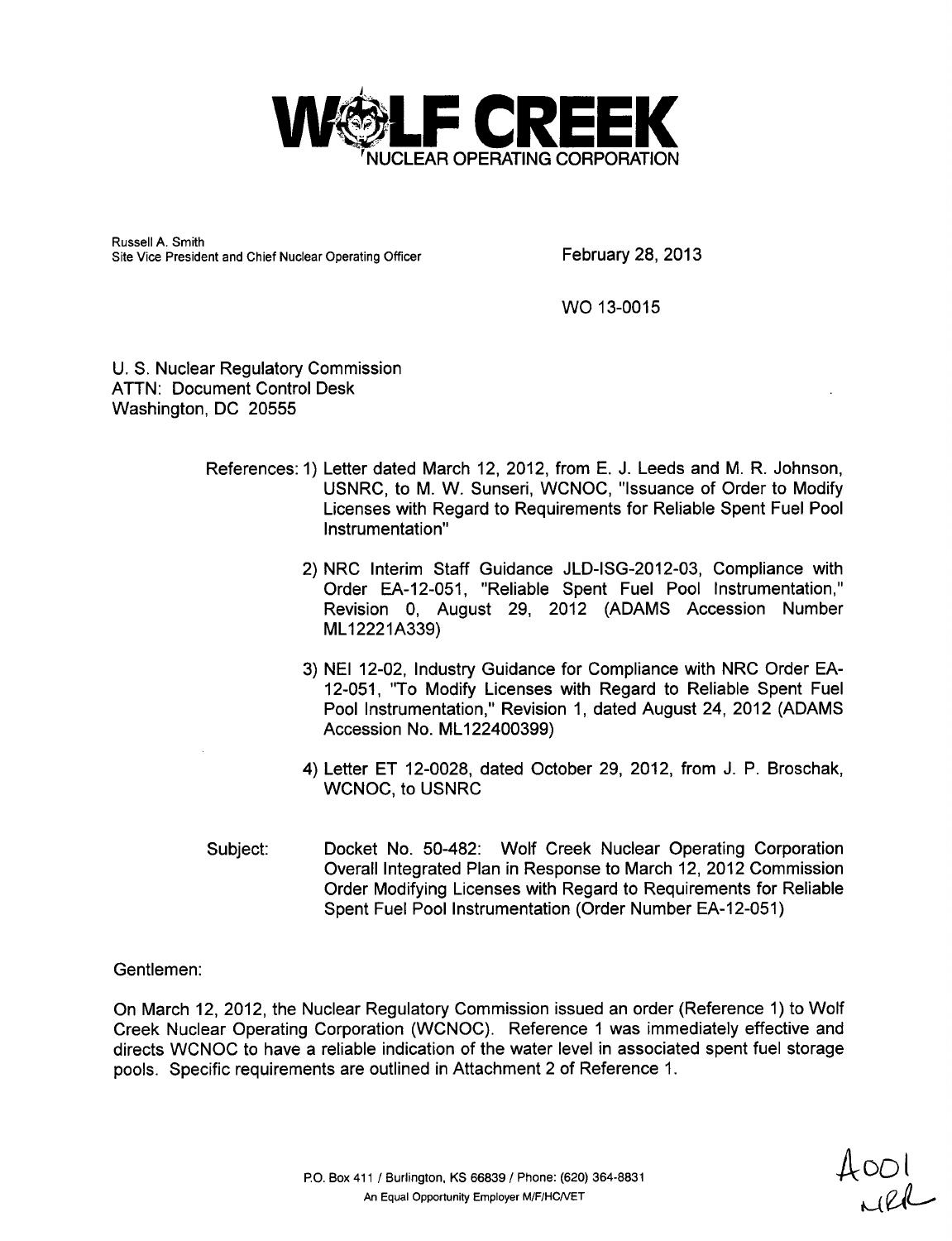WO 13-0015 Page 2 of 3

Section IV, Condition C.1.a of Reference 1 requires submission of an Overall Integrated Plan by February 28, 2013. The NRC Interim Staff Guidance (ISG) (Reference 2) was issued August 29, 2012, which endorses industry guidance document NEI 12-02, Revision 1 (Reference 3) with clarifications and exceptions identified in Reference 2. Reference 3 provides direction regarding the content of the Overall Integrated Plan.

Reference 4 provided WCNOC's initial status report for Wolf Creek Generating Station (WCGS) regarding mitigation strategies, as required by Reference 1.

The purpose of this letter is to provide the Overall Integrated Plan pursuant to Section IV, Condition C.1.a of Reference 1. This letter confirms WCNOC has received Reference 2 and has an Overall Integrated Plan developed in accordance with the guidance for use in satisfying the requirements in Order EA-12-051 regarding reliable spent fuel pool instrumentation.

The information in the enclosure provides WCNOC's Overall Integrated Plan for reliable spent fuel pool instrumentation at WCGS pursuant to Reference 3. The enclosed integrated plan is based on conceptual design information. Final design details and associated changes for implementation, such as procedure guidance, as well as any revisions to the information contained in the Enclosure to this letter, will be provided in the 6-month Overall Integrated Plan updates required by Reference 1.

This letter contains no new commitments. If you have any questions concerning this matter, please contact me at (620) 364-4156, or Mr. Michael J. Westman at (620) 364-8831 ext. 4009.

Sincerely,

Russell A. Smith

RAS/rlt

Enclosure: Wolf Creek Unit 1 Integrated Plan for Reliable Spent Fuel Pool Instrumentation

cc: E. E. Collins (NRC), w/e E. J. Leeds (NRC), w/e C. F. Lyon (NRC), w/e N. F. O'Keefe (NRC), w/e Senior Resident Inspector (NRC), w/e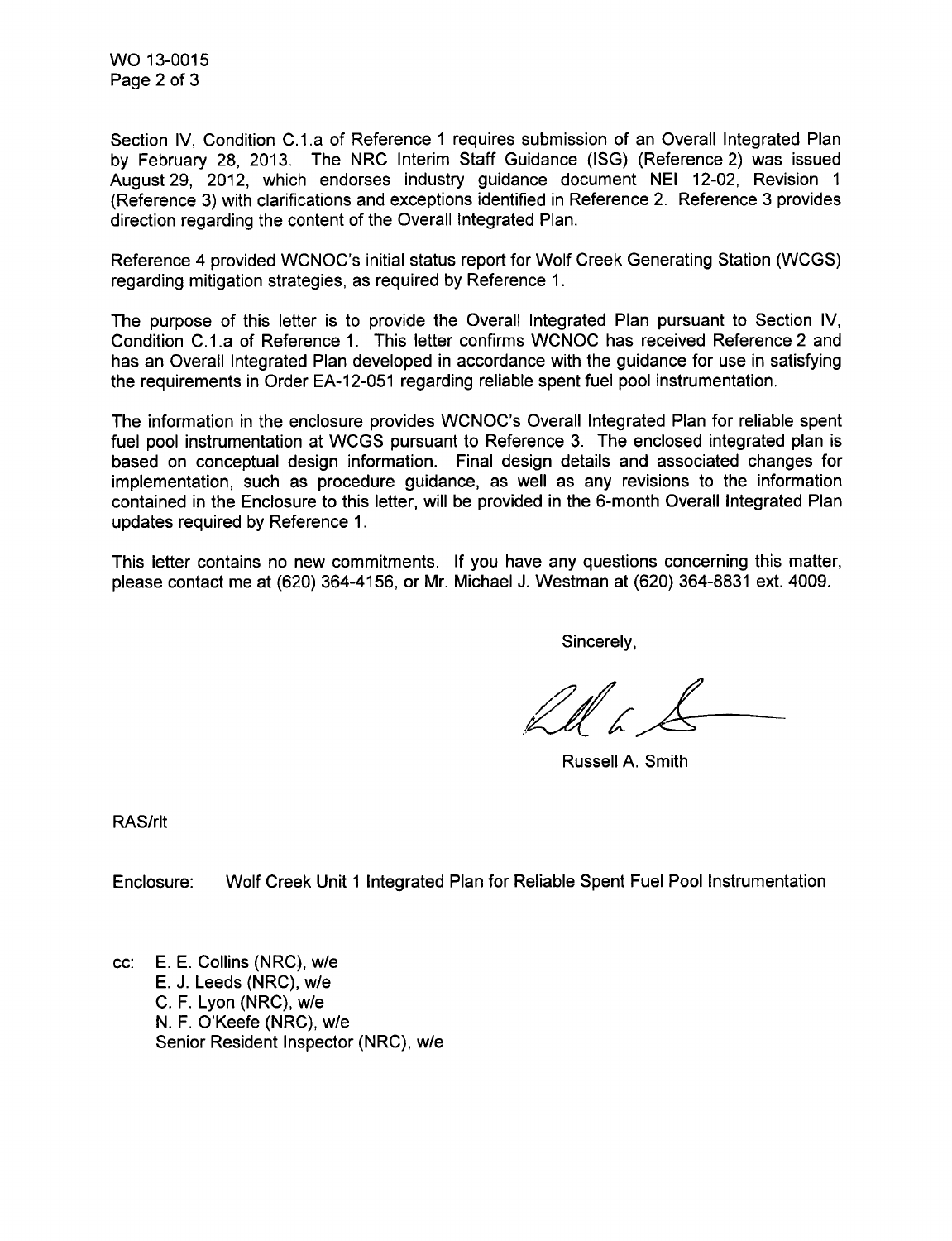**STATE** OF **KANSAS** ) **SS COUNTY** OF COFFEY )

Russell A. Smith, of lawful age, being first duly sworn upon oath says that he is Site Vice President and Chief Nuclear Operating Officer of Wolf Creek Nuclear Operating Corporation; that he has read the foregoing document and knows the contents thereof; that he has executed the same for and on behalf of said Corporation with full power and authority to do so; and that the facts therein stated are true and correct to the best of his knowledge, information and belief.

**By**  $P$ 

Russell **A.** Smith Site Vice President and Chief Nuclear Operating Officer

SUBSCRIBED and sworn to before me this  $\partial \delta^{\mu}$  day of  $\delta$ -- $\alpha$  , 2013.



No**t**aly Public **PfY 10 1~)**

STATE OF KANSAS My Appt. Exp.  $\frac{127}{2015}$  Expiration Date <u>X</u> 27 | 2015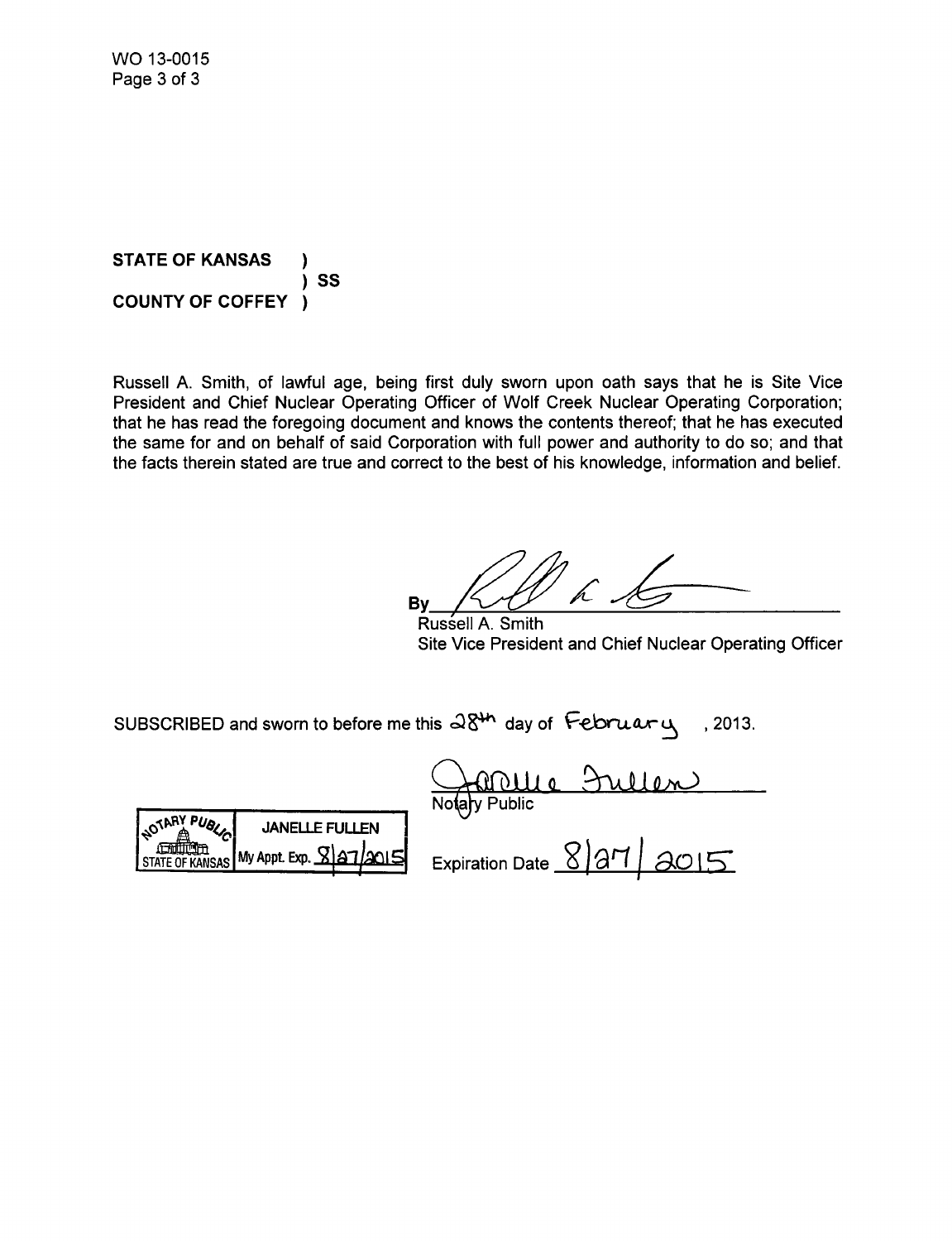$\sim 10^7$ 

 $\hat{\boldsymbol{\theta}}$ 

 $\sim$ 

 $\ddot{\phantom{a}}$ 

 $\bar{\beta}$ 

Wolf Creek Unit 1 Integrated Plan for Reliable Spent Fuel Pool Instrumentation

l.

 $\bar{z}$ 

(10 pages)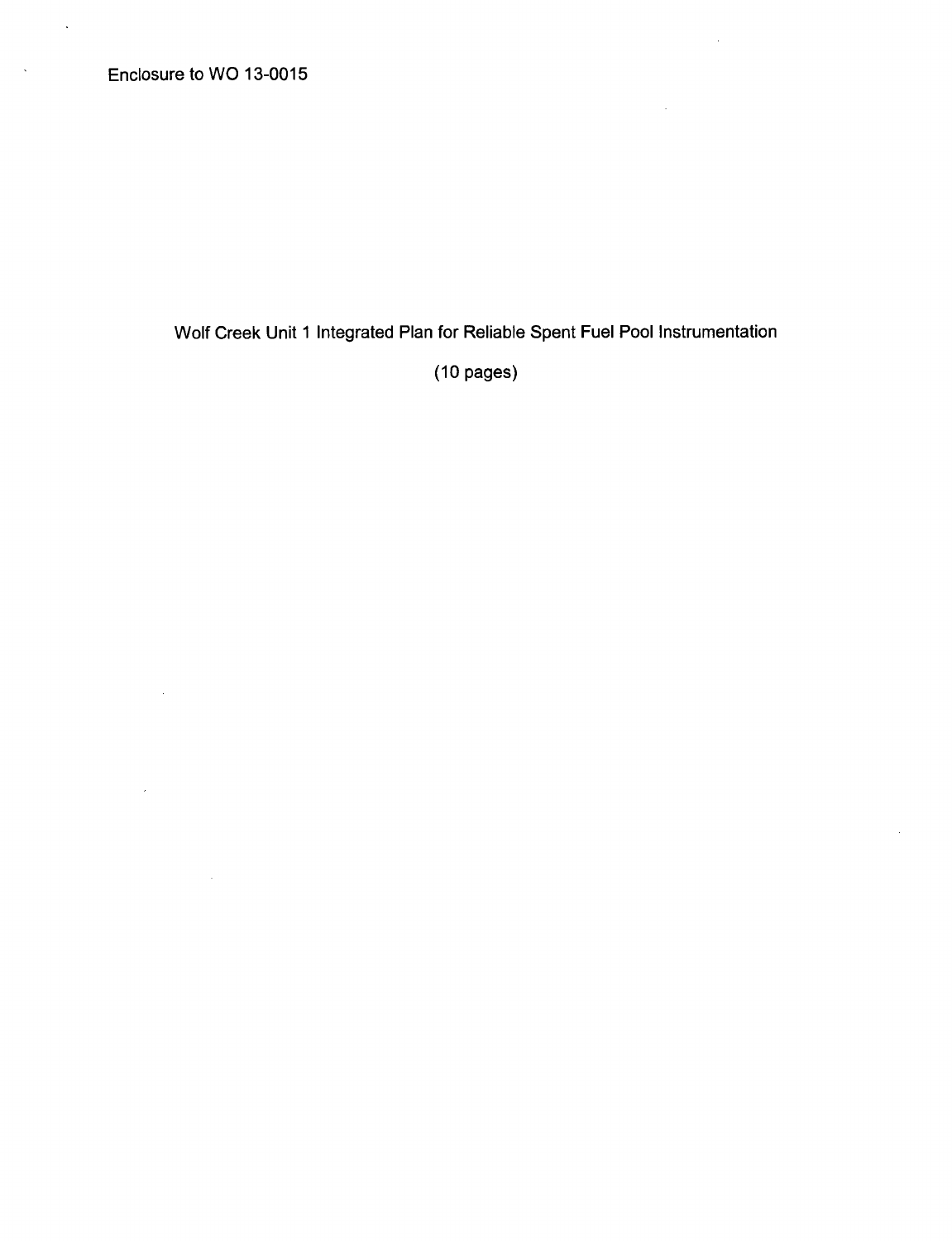# Wolf Creek Unit **1** Integrated Plan for Reliable Spent Fuel Pool Instrumentation

# **1.** Introduction

The Nuclear Regulatory Commission (NRC) issued Order EA-12-051, *"Issuance of Order to Modify Licenses with Regard to Reliable Spent Fuel Pool Instrumentation,"* (Reference 1) dated March 12, 2012. The Order requires licenses to have a reliable indication of the water level in associated spent fuel storage pools capable of supporting identification of the following pool water level conditions by trained personnel: (1) level that is adequate to support operation of the normal fuel pool cooling system, (2) level that is adequate to provide substantial radiation shielding for a person standing on the spent fuel pool operating deck, and (3) level where fuel remains covered and actions to implement make-up water addition should no longer be deferred. The Order also requires submission of an overall integrated plan that provides a description of how the requirements of the Order will be achieved.

Nuclear Energy Institute (NEI) 12-02, *"Industry Guidance for Compliance with NRC Order EA-12-051, "To Modify Licenses with Regard to Reliable* Spent *Fuel Pool Instrumentation',"* (Reference 2) provides an approach for complying with order EA-12-051. NRC Interim Staff Guidance (ISG) JLD-ISG-2012-03, *"Compliance with Order EA-12-051, Reliable Spent Fuel Pool Instrumentation,"* (Reference 3) considers that the methodologies and guidance in conformance with the guidelines provided in Reference 2, subject to the clarifications and exceptions specific to Reference 2, Section 3.4, Qualification, are an acceptable means of meeting the requirements of Reference 1.

This integrated plan applies to Wolf Creek Generating Station Unit 1 (hereafter referred to as Wolf Creek) and provides the approach for complying with Reference 1 using the methods described in Reference 3. Consistent with the requirements of Reference **1** and the guidance in Reference 2, six-month reports will delineate progress made, any proposed changes in compliance methods, updates to the schedule, and if needed, requests for relief and basis.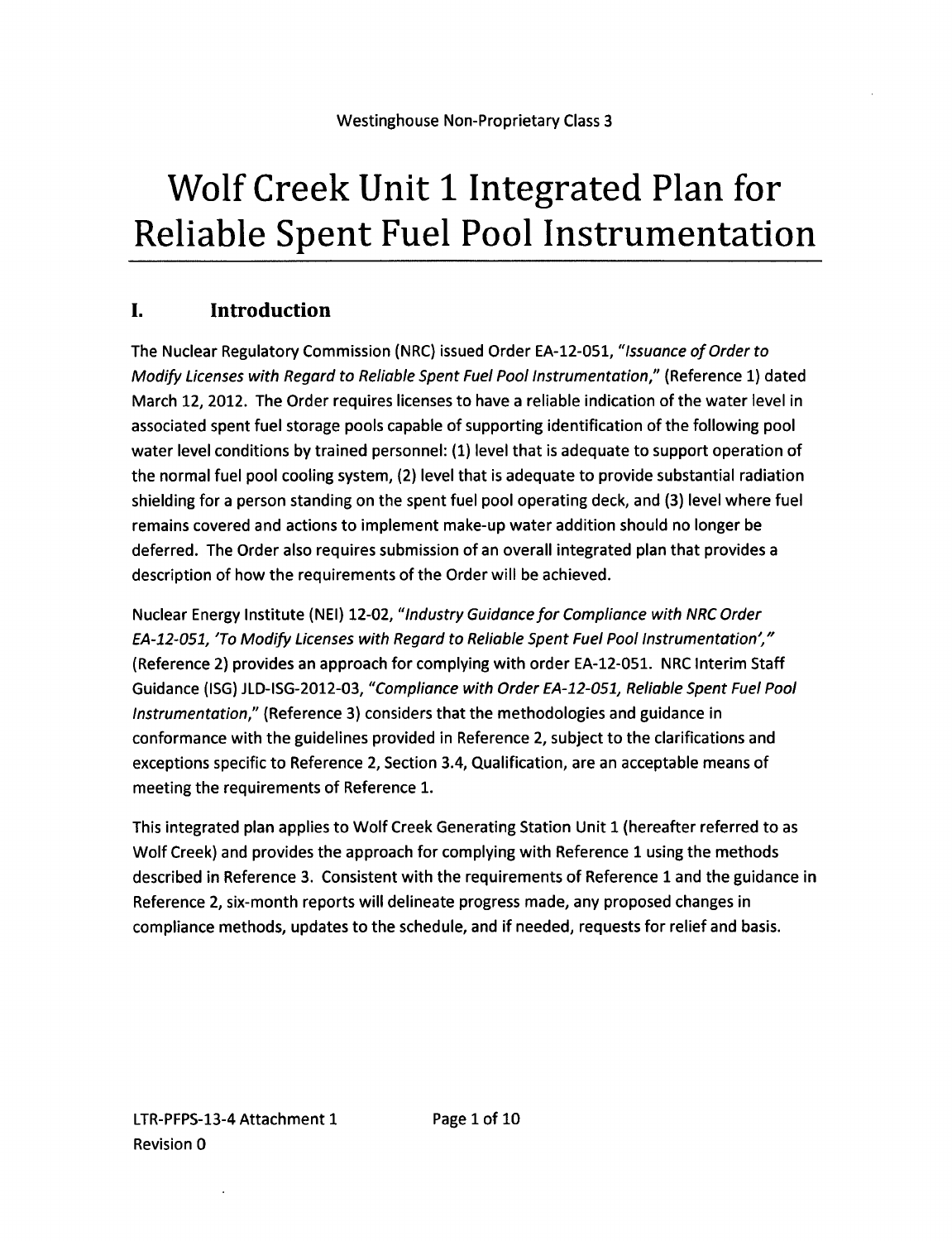# **I!.** Schedule

Installation of reliable spent fuel pool (SFP) level instrumentation will be completed prior to startup from the second refueling outage, after submittal of this plan, or December 31, 2016, whichever occurs first, consistent with *Wolf Creek Nuclear Operating Corporation Initial Status Report in Response to March 12, 2012 Commission Order Modifying Licenses with Regard to Requirements for Reliable Spent Fuel Pool Instrumentation* (Reference 4).

The following milestone schedule is provided. The dates are planning dates and are subject to change as design and implementation details are developed. Any changes to the following milestones will be reflected in the subsequent six-month status reports.

The current milestones are:

| • Commence Engineering and Design                    | 1Q2013 |
|------------------------------------------------------|--------|
| • Complete Design                                    | 4Q2013 |
| • Receipt of SFP Instruments                         | 3Q2014 |
| • Complete SFP Instrumentation Procedures & Training | 4Q2014 |
| • SFP Instruments Operational                        | 1Q2015 |

# **III.** Identification of Spent Fuel Pool Water Levels

#### Key spent fuel pool water levels:

- 1. Level adequate to support operation of the normal fuel pool cooling system Indicated level on either the primary or backup instrument channel of 24 feet 10.75 inches above the top of the fuel storage racks plus the accuracy of the SFP level instrument channel, which is to be determined. This aligns with the normal SFP level as shown in Wolf Creek Updated Safety Analysis Report (USAR) (Reference 5) Figure 1.2-21 and provides adequate margin to maintain fuel pool cooling pump suction.
- 2. Level adequate to provide substantial radiation shielding for a person standing on the spent fuel pool operating deck - Indicated level on either the primary or backup instrument channel of greater than 10 feet (+/- **1** foot) above the top of the fuel storage racks based on Reference 2 and Reference 3. This monitoring level ensures there is adequate water level to provide substantial radiation shielding for a person standing on the spent fuel pool operating deck.
- **3.** Level where fuel remains covered Indicated level on either the primary or backup instrument channel of greater than **1** foot above the top of the fuel storage racks plus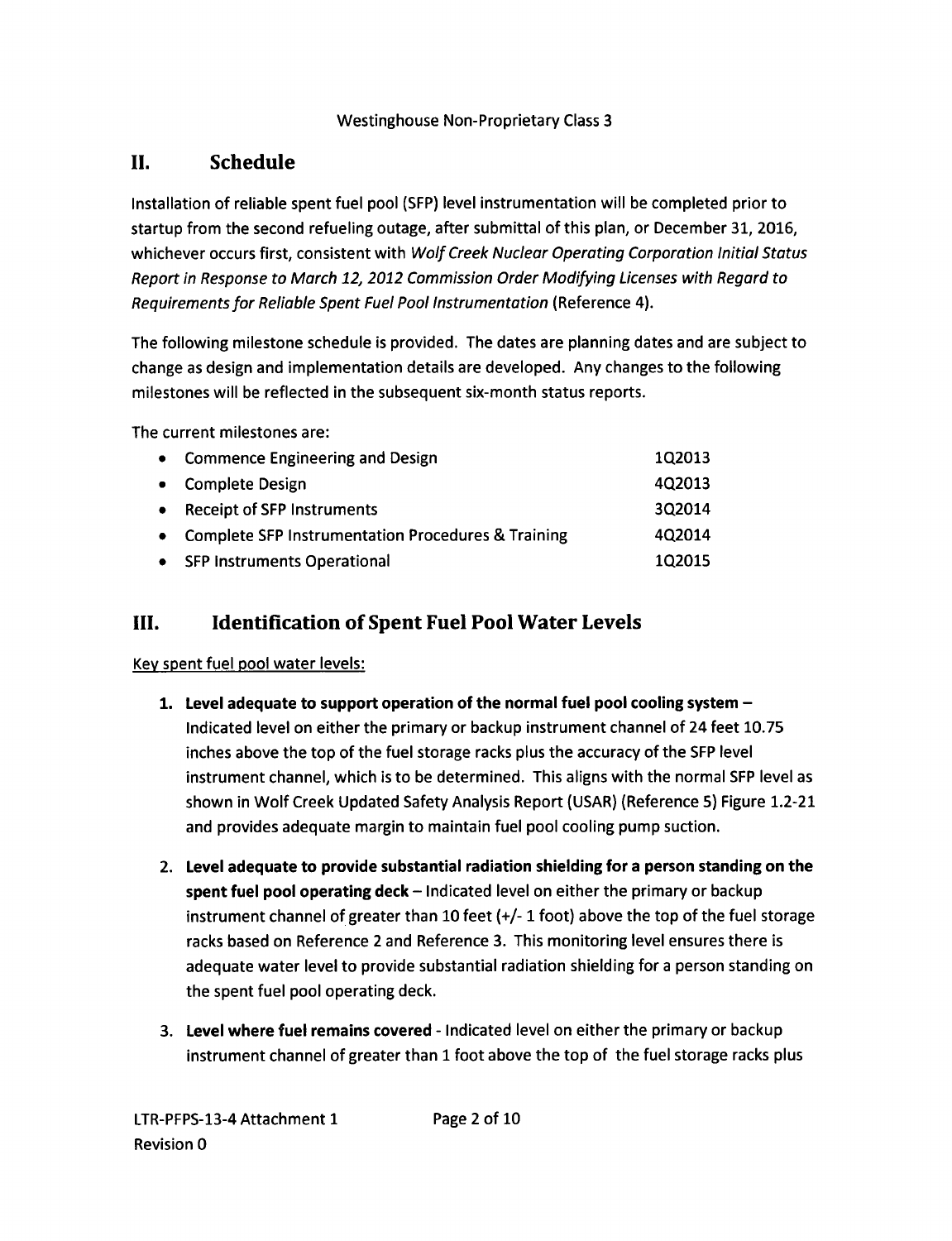the accuracy of the SFP level instrument channel. This monitoring level assures that there is adequate water level to cover the stored fuel seated in the rack.

## **IV.** Instruments

The design of the instruments will be consistent with the guidelines of Reference 2 and Reference 3 as discussed below.

#### Primary and Backup Instrument Channels:

The Wolf Creek SFP Instrumentation System (SFPIS) will utilize fixed primary and backup guided wave radar (GWR) sensors. The GWR technology meets the requirements of Reference 1 and Reference 3 by providing the capability to reliably monitor the SFP water level under adverse environmental conditions.

GWR technology uses the principle of time domain reflectometry to detect the SFP water level. A microwave signal is sent down the cable probe sensor, and when it reaches the water, it is reflected back to the sensor electronics. This is due to the difference between the dielectric constants of air and water. Using the total signal travel time, the sensor electronics embedded firmware computes the level of the water in the SFP. The probe, which is located in the SFP, is separated from the sensor electronics, and connected by an interconnecting cable that is routed into an adjacent building. By placing the sensor electronics outside of the SFP area it is not subject to the harsh environment resulting from the boiling or loss of water in the pool during a postulated loss of inventory event that creates high humidity, steam and/or radiation.

The primary and backup instrument channels will provide continuous level indication over a range of 23 feet 10.75 inches, from 12 inches above the top of the fuel storage racks (plant elevation 2,022 feet 1.25 inches) to the normal pool level elevation (plant elevation 2,046 feet).

# **V.** Reliability

Reliability of the primary and backup instrument channels will be assured by conformance with the guidelines of Reference 3 and Reference 2, Section 3.4, Qualification, and Section 4.3, Testing and Calibration.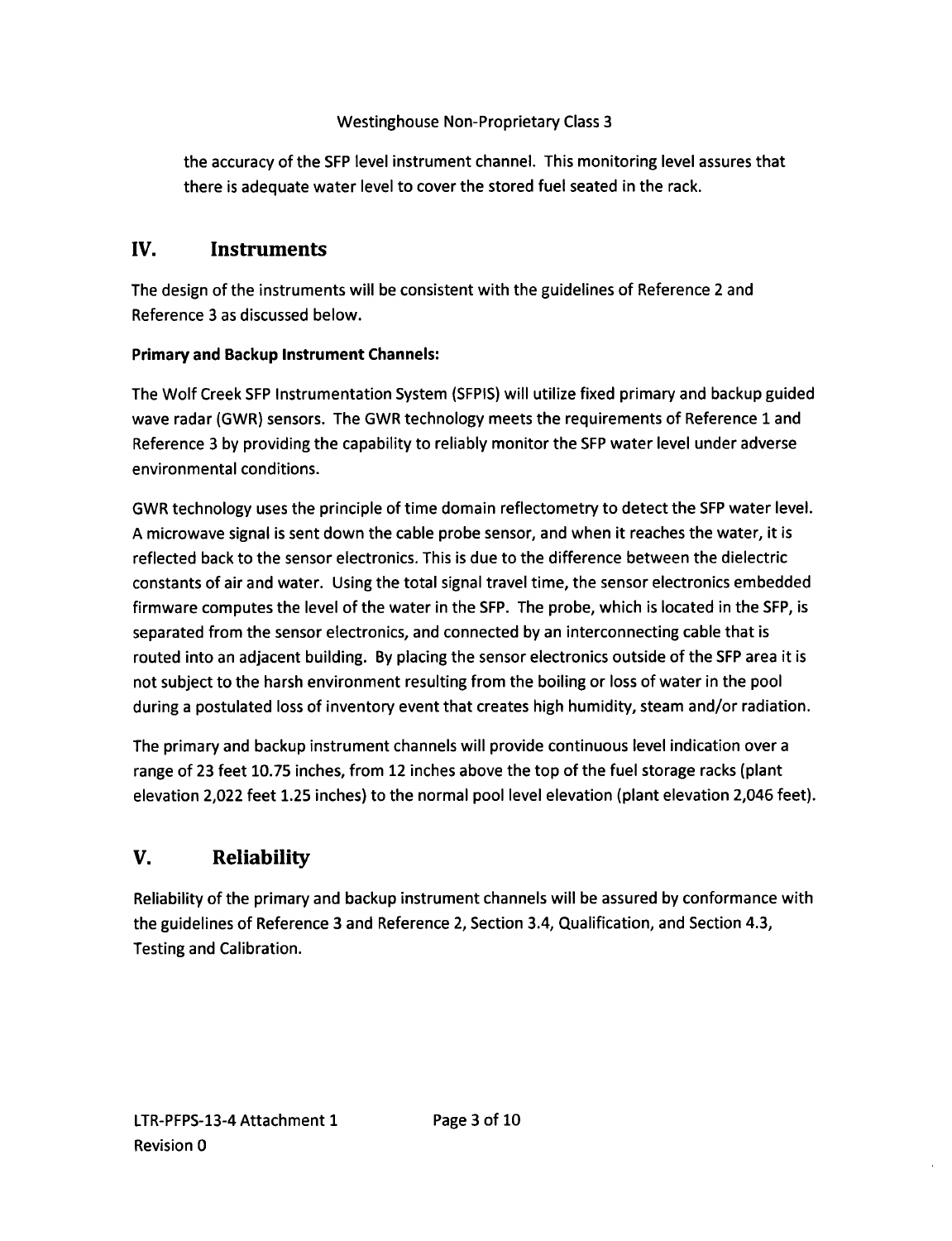# **VI.** Instrument Channel Design Criteria

Instrument channel design criteria will meet the guidelines of Reference 2 and Reference 3.

The primary and backup measurement systems will consist of a flexible stainless-steel sensor cable probe, suspended in the SFP from a bracket attached to the operating deck or to a raised curb at the side of the pool. The cable probe will extend from slightly above the normal pool level elevation to less than **1** foot above the top of the fuel storage racks. The sensor electronics will be mounted in an adjacent building, to prevent instrument exposure to radiation and high temperatures which could result from a postulated loss of water inventory in the pool. There are also two mounted panels, providing sensor and display interfaces and wireless transmission and reception capabilities.

The 4-20 milliamp (mA) signal from the sensor electronics module is connected to a mounted, seismically qualified power supply and transmitter panel. The panel contains a 24 volt (V) direct current (dc) (Vdc) uninterruptible power supply (UPS), a wireless transmitter for the sensor signal, and batteries for continued system operation during a loss of alternating current (ac) power for a minimum of 72 hours, in which time an alternate external source of power can be supplied. A bulkhead connector and transfer switch is externally accessible for the connection of an alternate power source. The panel is located with or near the sensor electronics housing, outside of the spent fuel pool area. The interface between the sensor electronics and the mounted panel is a twisted, shielded pair cable.

The transmitter panel will send a signal to the wireless receiver panel. The mounted seismically qualified wireless receiver panel contains a 24-Vdc UPS, door-mounted digital display of **SFP** level, and batteries for continued system operation during a loss of ac power until an alternate external source of power can be supplied. A bulkhead connector and transfer switch is externally accessible for the connection of an alternate power source. The mounted receiver panel is located in one of the accessible locations in the vicinity of the control room.

# **VII.** Arrangement

The primary and backup instrument sensing components will be separated consistent with the guidelines of Reference 2 and Reference 3. Design of the mounting bracket will allow the fuel handling machine to pass over it without interference.

A **SFP** walkdown identified preliminary locations for the primary and backup level sensing components. The preliminary locations of the primary and backup instrument sensing components are at the plant northeast and northwest corners of the SFP. The design for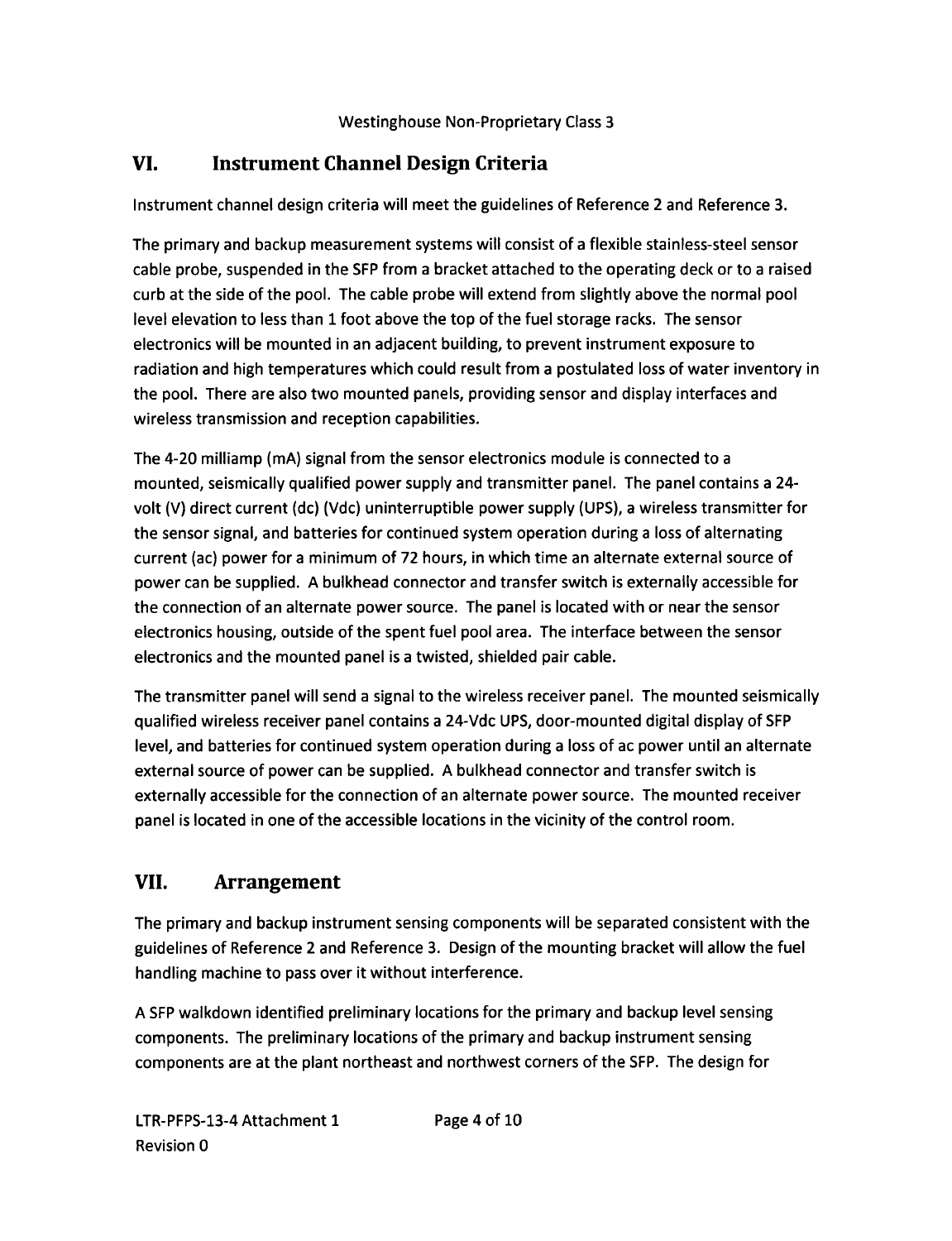installation will include physical separation of the two sensors, separate extension cables from the electronics to the sensors, routing all cables in separate conduit / trays, separate UPS power supplied from different ac sources, and seismically qualified mounting with physical separation of both the level sensing electronics and indications.

The final location of the primary and backup system mounting brackets will be determined during the design phase with consideration of power availability and separation requirements to protect against missiles.

The level sensing electronics for both primary and backup systems will be located in the auxiliary building, compliant with Reference 2 and Reference 3 for separation and accessibility.

The primary system indicator will be located in the vicinity of the control room. The backup system indicator will be located in an accessible location. The locations will allow for reading of the indicators following an event.

## **VIII.** Mounting

The mounting of both the primary and backup system will be installed to maintain its integrity during and following a design basis seismic event. All locations will be reviewed for two-over-one seismic interference.

# **IX.** Qualification

Reliability of both instrument channels will be demonstrated via an appropriate combination of design, analyses, operating experience, and/or testing of channel components for the following sets of parameters:

- (1) conditions in the area of instrument channel component used for all instrument components,
- (2) effects of shock and vibration on instrument channel components used during and following any applicable event for installed components, and
- (3) seismic effects on instrument channel components used during and following a potential seismic event for only installed components.

The normal operational, event, and post-event conditions for temperature, humidity, and radiation, will be addressed for no fewer than seven days post-event or until off-site resources can be deployed by the mitigating strategies resulting from the NRC issued Order EA-12-049, *"Issuance of Order to Modify Licenses with Regard to Requirements for Mitigation Strategies for*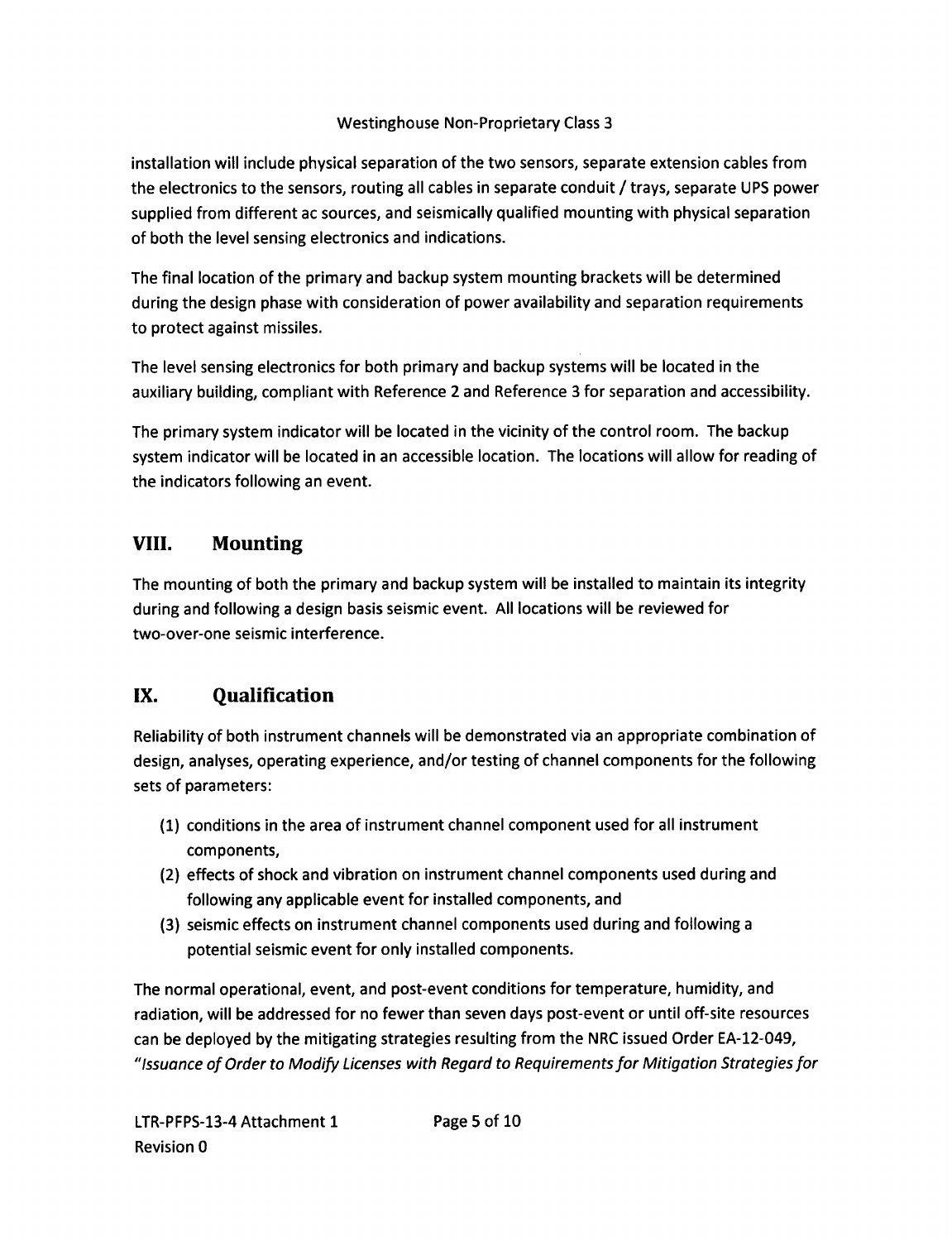*Beyond-Design-Basis External Events,"* dated March 12, 2012 (Reference 6). Examples of post-event (beyond-design-basis) conditions to be considered are:

- (1) radiological conditions for a normal refueling quantity of freshly discharged (100 hours) fuel with the SFP water level 3 (Section III, Item 3) as described in Reference 1,
- (2) temperatures of 212°F and 100 percent relative humidity environment,
- (3) boiling water and/or steam environment,
- (4) a concentrated borated water environment,
- (5) impact of FLEX mitigating strategies.

The instrument channel reliability will be demonstrated via an appropriate combination of design, analyses, operating experience, and/or testing of channel components for the effects of shock and vibration. Demonstration of shock and vibration adequacy will be consistent with the guidelines in Reference 2 and Reference 3.

Demonstration of seismic adequacy will be achieved using one or more of the following methods:

- (1) demonstration of seismic motion consistent with that of existing design basis loads at the installed location;
- (2) substantial history of operational reliability in environments with significant vibration, such as for portable hand-held devices or transportation applications. Such a vibration design envelope will be inclusive of the effects of seismic motion imparted to the components proposed at the location of the proposed installation;
- (3) adequacy of seismic design and installation is demonstrated based on the guidance in Sections 7, 8, 9, and 10 of IEEE Standard 344-2004, *"IEEE Recommended Practice for Seismic Qualification of Class 1E Equipment for Nuclear Power Generating Stations,"* (Reference 7) or a substantially similar industrial standard;
- (4) demonstration that proposed devices are substantially similar in design to models that have been previously tested for seismic effects in excess of the plant design basis at the location where the instrument is to be installed (g-levels and frequency ranges); or
- (5) seismic qualification using seismic motion consistent with that of existing design basis loading at the installation location.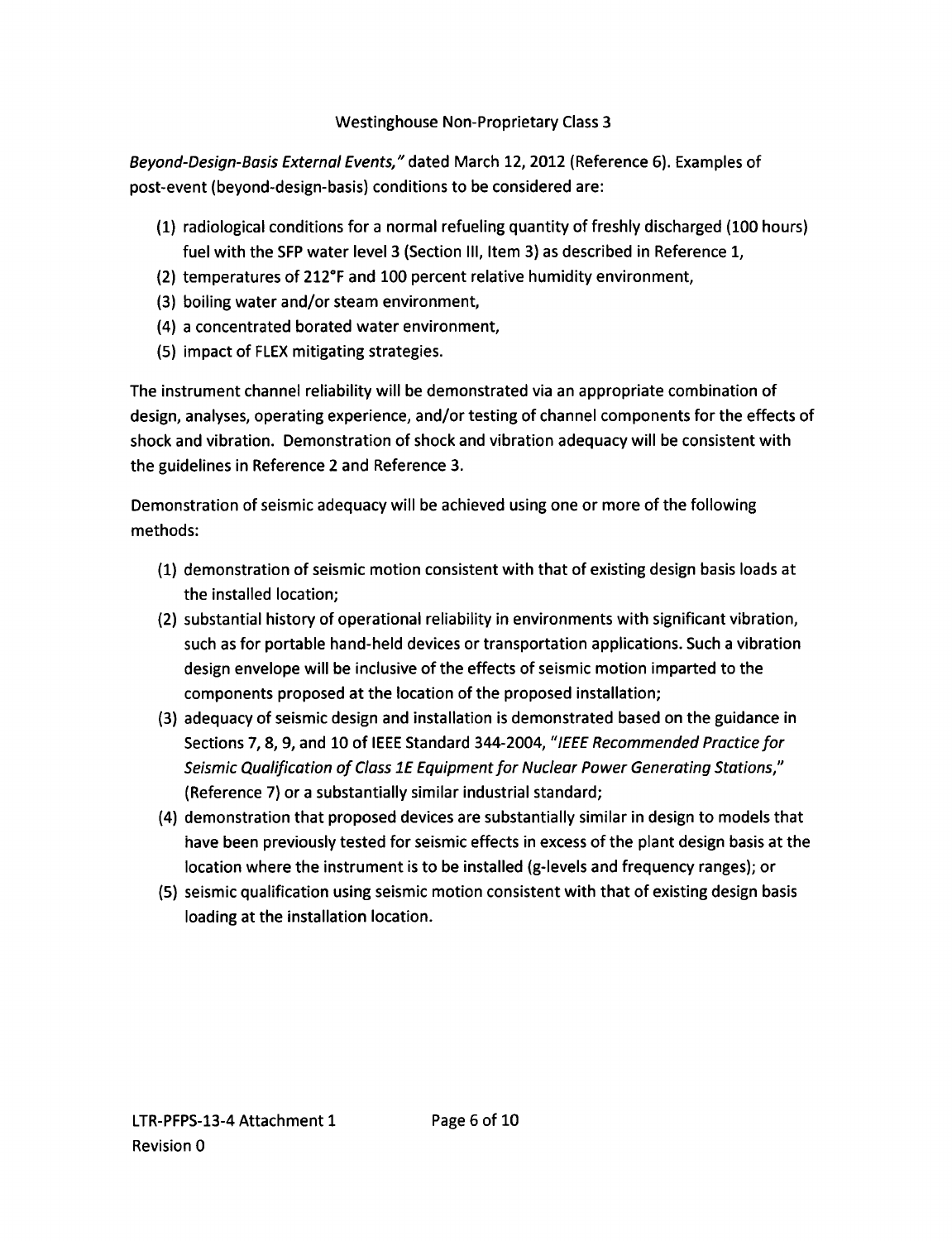# **X.** Independence

The backup instrument system will be redundant to and independent of the primary instrument system.

Independence of the two systems includes: location, mounting, power sources, power and signal wiring, and indications, to prevent any failure of one system from affecting the other system.

# **XI.** Power Supplies

An ac source will be selected for each system's 24-Vdc UPS, with power cables routed separately through existing or new tray / conduit and penetrations.

Both channels will be powered by independent batteries following a loss-of-ac power. The minimum battery life will be 72 hours. The 72 hour battery life is a sufficient amount of time for an alternate source of power to be provided by the plant-specific procedures to address Reference 6. Each channel will include an externally accessible bulkhead connector and transfer switch for connection of an alternate power source.

# **XII.** Accuracy

Instrument channels will be designed such that they will maintain their specified accuracy without recalibration following a power interruption or change in power source.

The accuracy will be within the resolution requirements of Reference 2, Figure 1.

The instrument accuracy will be sufficient to allow personnel using plant procedures to determine when the water level reaches levels 1, 2, and 3 without conflicting or ambiguous indication.

# XIII. Testing

Instrument channel design will provide for routine testing and calibration consistent with Reference 2 and Reference 3.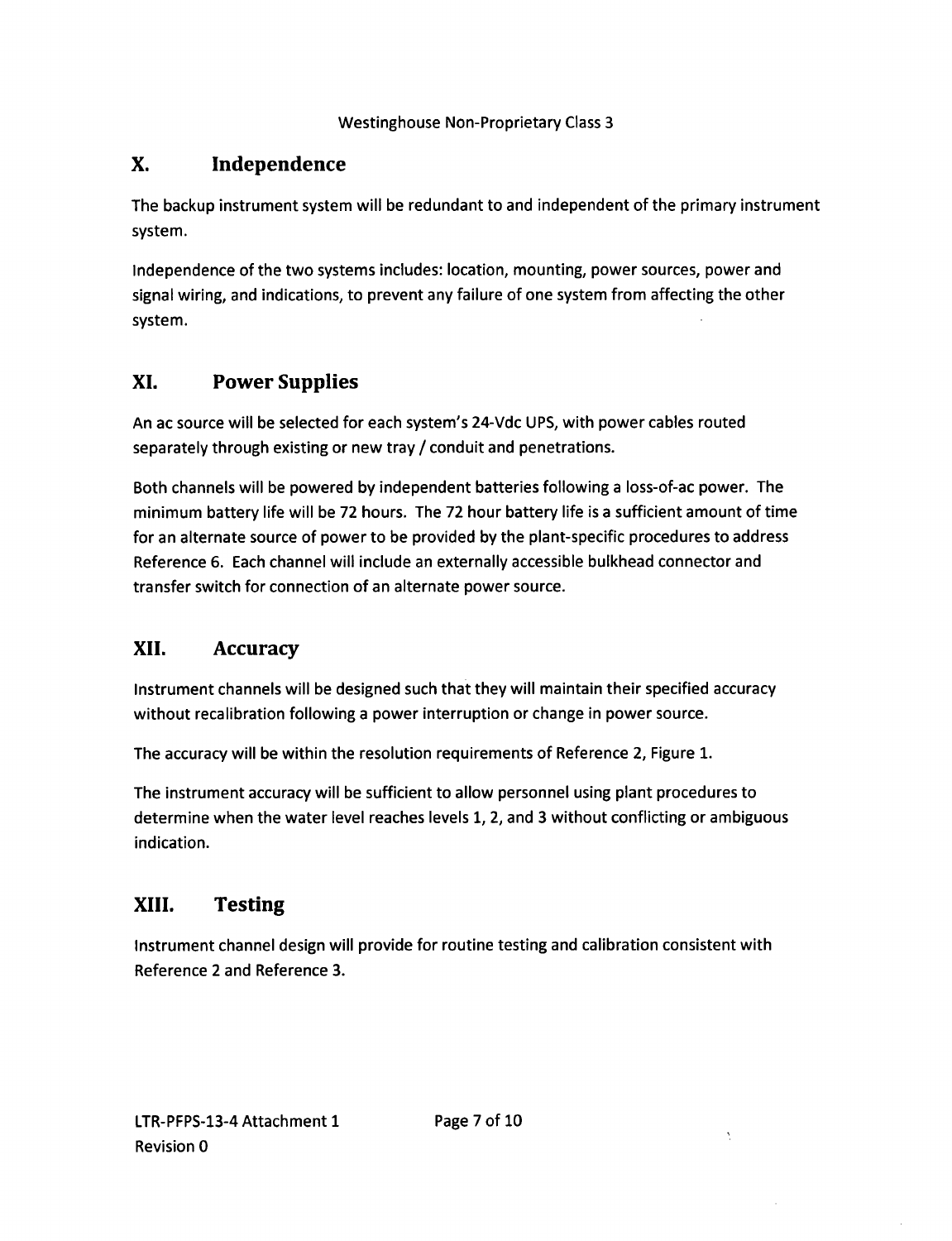# **XIV.** Display

The primary system indicator will be located in the vicinity of the control room. The backup system indicator will be located in an accessible location. The locations will allow for reading of the indicators following an event. The display will provide continuous indication of the SFP water level and will be consistent with the guidelines of Reference 2 and Reference 3.

# **XV.** Instrument Channel Program Criteria

Instrument channel program criteria will be consistent with the guidelines of Reference 2 and Reference 3.

## **A.** Training

The Systematic Approach to Training (SAT) will be used to identify the population to be trained and to determine both the initial and continuing elements of the required training. Training will be completed prior to placing the instrumentation in service.

## B. Procedures

Procedures will be developed using guidelines and vendor instructions to address the maintenance, operation, and abnormal response issues associated with the new SFP instrumentation.

FLEX Support Guidelines will address a strategy to ensure the SFP water makeup is initiated at an appropriate time consistent with implementation of NEI 12-06, *"Diverse and Flexible Coping Strategies (FLEX) Implementation Guide,"* (Reference 8).

## C. Testing and Calibration

Processes will be established and maintained for scheduling and implementing necessary testing and calibration of the primary and backup spent fuel pool level instrument channels to maintain the instrument channels at the design accuracy. Testing and calibration of the instrumentation will be consistent with vendor recommendations and any other documented basis.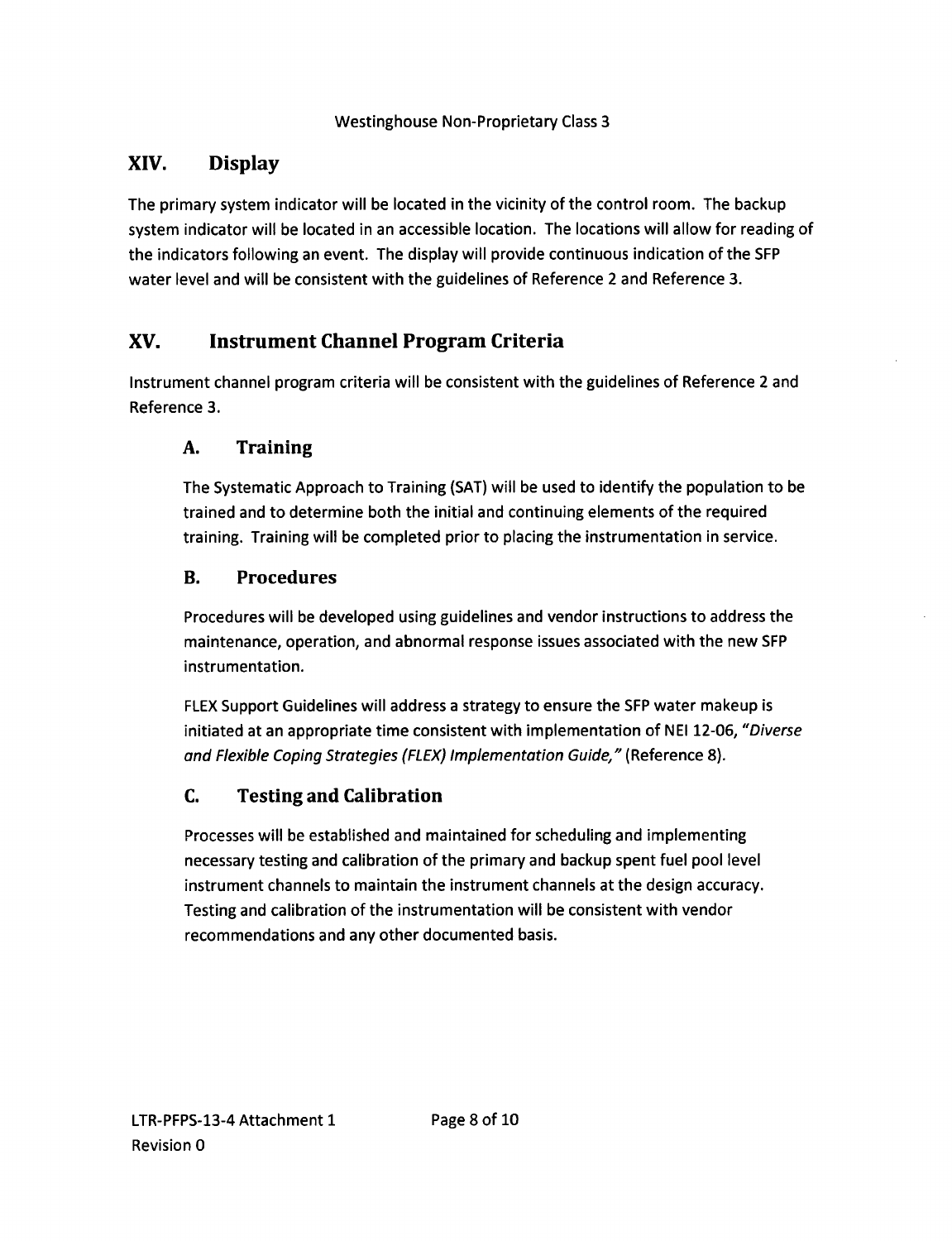## **XVI.** Need for Relief and Basis

Wolf Creek Nuclear Operating Corporation is not requesting relief from the requirements of Reference **1** or the guidance in Reference 3 at this time.

Consistent with the requirements of Reference **I** and the guidance in Reference 2, the six-month reports will delineate progress made, any proposed changes in the compliance methods, updates to the schedule, and if needed, requests for relief and their bases.

## **XVII.** References

- 1) EA-12-051, "Issuance of Order to Modify Licenses with Regard to Reliable Spent Fuel Pool Instrumentation," March 12, 2012.
- 2) NEI 12-02, "Industry Guidance for Compliance with NRC Order EA-12-051, 'To Modify Licenses with Regard to Reliable Spent Fuel Pool Instrumentation'," Revision 1, August 2012.
- 3) NRC JLD-ISG-2012-03, "Compliance with Order EA-12-051, Reliable Spent Fuel Pool Instrumentation," Revision **0,** August 29, 2012.
- 4) Wolf Creek Nuclear Operating Corporation Letter ET 12-0028, "Docket Number 50-482: Wolf Creek Nuclear Operating Corporation Initial Status Report in Response to March 12, 2012 Commission Order Modifying Licenses with Regard to Requirements for Reliable Spent Fuel Pool Instrumentation (Order Number EA-12-051)," October 29, 2012.
- 5) Wolf Creek Updated Safety Analysis Report, Revision 25, March 12, 2012
- 6) EA-12-049, "Issuance of Order to Modify Licenses with Regard to Requirements for Mitigation Strategies for Beyond-Design-Basis External Events," March 12, 2012.
- 7) IEEE Standard 344-2004, "IEEE Recommended Practice for Seismic Qualification of Class **1E** Equipment for Nuclear Power Generating Stations."
- **8)** NEI 12-06, "Diverse and Flexible Coping Strategies (FLEX) Implementation Guide," Revision **0,** August 2012.